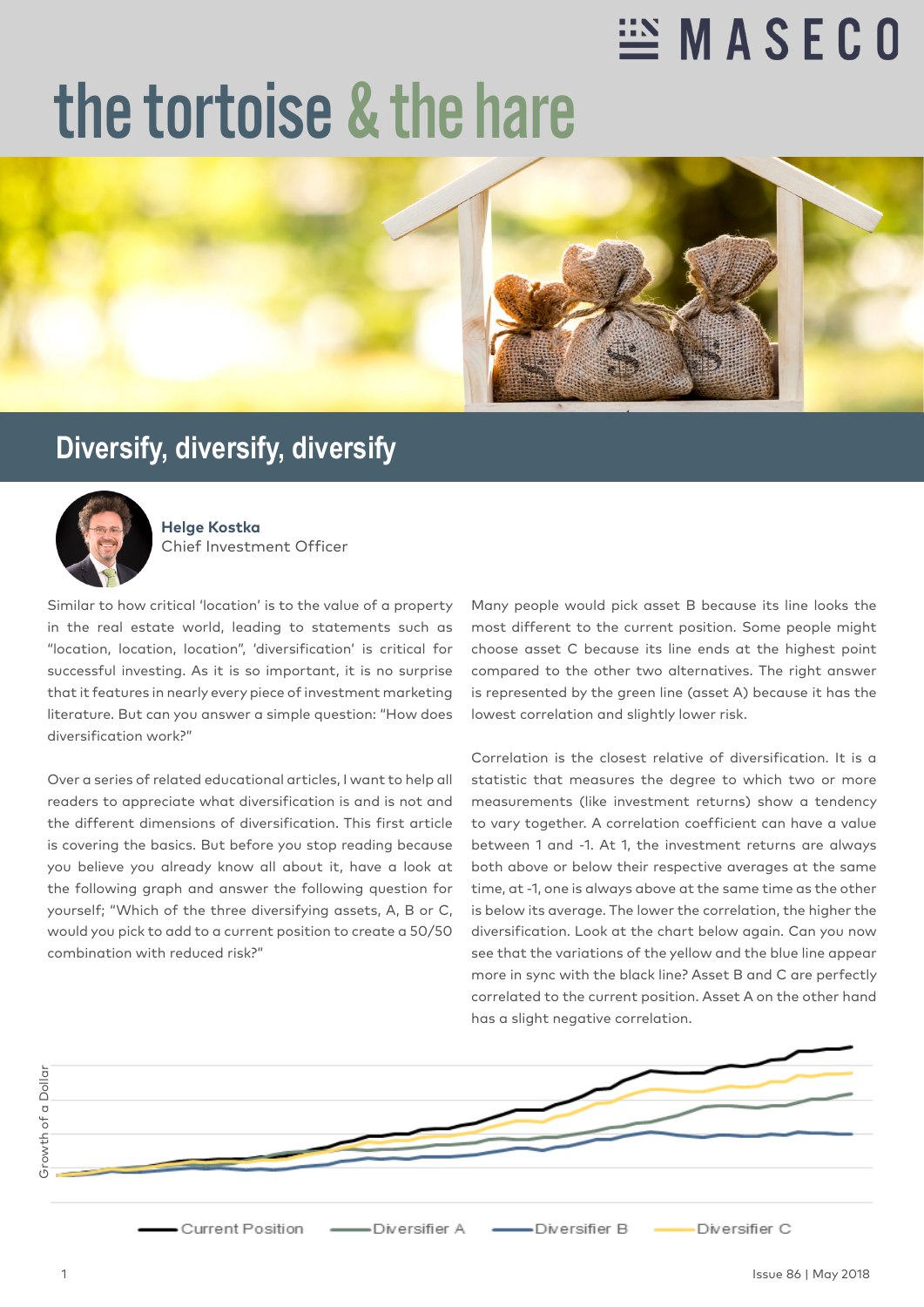## **Diversify, diversify, diversify**

Let's now look at a couple of examples.

|             | Equity 1 | Equity 2 | Portfolio |
|-------------|----------|----------|-----------|
| Volatility  | 15%      | 15%      | 15.00%    |
| Weight      | 50%      | 50%      |           |
| Correlation |          |          |           |

If you combine two assets with equal risk (volatility) that have a correlation of 1, the portfolio has the same risk as both assets. So, there is no risk reduction. This changes dramatically if the assumed correlation drops to 0:

|             | Equity 1 | Equity 2 | Portfolio |
|-------------|----------|----------|-----------|
| Volatility  | 15%      | 15%      | 10.61%    |
| Weight      | 50%      | 50%      |           |
| Correlation |          |          |           |

Now portfolio risk has dropped to 10.61% from 15%, a reduction of nearly 30 percent. Can one do better? As shown in the following table, we could mix equities with bonds.

|             | Equity 1 | Bond | Portfolio |
|-------------|----------|------|-----------|
| Volatility  | 15%      | 3%   | 7.65%     |
| Weight      | 50%      | 50%  |           |
| Correlation |          |      |           |

At 7.65%, portfolio risk has nearly halved. Aren't low correlations amazing? Not only that but bonds also have a much lower risk than equities. In our stylized example, bonds only have 20% of the volatility that equities exhibit. Can we isolate the correlation effect from the effect of mixing two assets with very different volatility levels? The answer is that we can, by assuming a correlation of 1 between them:

|             | Equity 1 | <b>Bond</b> | Portfolio |
|-------------|----------|-------------|-----------|
| Volatility  | 15%      | 3%          | 9%        |
| Weight      | 50%      | 50%         |           |
| Correlation |          |             |           |

In this example portfolio volatility is still 40% lower. From this we can conclude that the low correlation delivered the additional 10% from the 50% volatility reduction we saw in the previous example.

Below we provide an update of historical asset class correlations MASECO Private Wealth pursues for its clients\*.

As is widely known and evident in the table in section 1, bonds are the most important diversifier to equities as those asset classes exhibit negative correlations over the long term. While all asset classes in the table have some degree of diversification benefit, styles within one equity region (Section 2) have the least diversification benefit. This is followed by regional diversification within equities (Section 3). We can also see that REITs and Commodities historically proved to be good diversifiers for an equity portfolio (Section 4). However, Managed Futures (Section 5) beat all other asset classes, apart from bonds, as far as diversification benefit is concerned.

In summary, different volatility levels and pairwise correlations of multiple assets always come as a package, technically referred to as covariance. They are the drivers of diversification and risk reduction. I hope my examples have shown you that sometimes correlation is the driving force in achieving significant risk reduction and sometimes it is a difference in volatility levels. However, it is only the correlation term that causes the famous efficient frontier to have a bended shape, with portfolio risk to be lower than one would expect from combining multiple assets or asset classes. While unfortunately both variables change over time, therefore attaching a degree of uncertainty, understanding them as well as possible is a very valuable exercise for any investor.

| $\star$                          |                                                                                                                                     |         |         |         |         |      |         |      |      |  |
|----------------------------------|-------------------------------------------------------------------------------------------------------------------------------------|---------|---------|---------|---------|------|---------|------|------|--|
| <b>Asset Class</b>               | Global Bonds Hedged US Equities US Value Equities US Small Equities Ex-US Equities EM Equities US REITs Commodities Managed Futures |         |         |         |         |      |         |      |      |  |
| <b>Global Bonds Hedged</b>       | 1.00 <sub>1</sub>                                                                                                                   |         |         |         |         |      |         |      |      |  |
| <b>US Large Equities</b>         | $-0.38$                                                                                                                             | 1.00    |         |         |         |      |         |      |      |  |
| <b>US Large Value Equities</b>   | $-0.32$                                                                                                                             | 0.97    | 1.00    |         |         |      |         |      |      |  |
| <b>US Small Equities</b>         | $-0.40$                                                                                                                             | 0.91    | 0.86    | 1.00    |         |      |         |      |      |  |
| <b>Ex-US Equities</b>            | $-0.28$                                                                                                                             | 0.88    | 0.86    | 0.82    | 1.00    |      |         |      |      |  |
| <b>Emerging Markets Equities</b> | $-0.23$                                                                                                                             | 0.78    | 0.74    | 0.74    | 0.88    | 1.00 |         |      |      |  |
| <b>US Real Estate</b>            | $-0.08$                                                                                                                             | 0.65    | 0.65    | 0.70    | 0.62    | 0.55 | 1.00    |      |      |  |
| <b>Commodities</b>               | $-0.13$                                                                                                                             | 0.38    | 0.37    | 0.38    | 0.53    | 0.57 | 0.26    | 1.00 |      |  |
| <b>Managed Futures</b>           | 0.33                                                                                                                                | $-0.10$ | $-0.09$ | $-0.09$ | $-0.04$ | 0.00 | $-0.04$ | 0.11 | 1.00 |  |
|                                  |                                                                                                                                     |         |         |         |         |      |         |      |      |  |

Source: Morningstar. Data as at: 08 May 2018